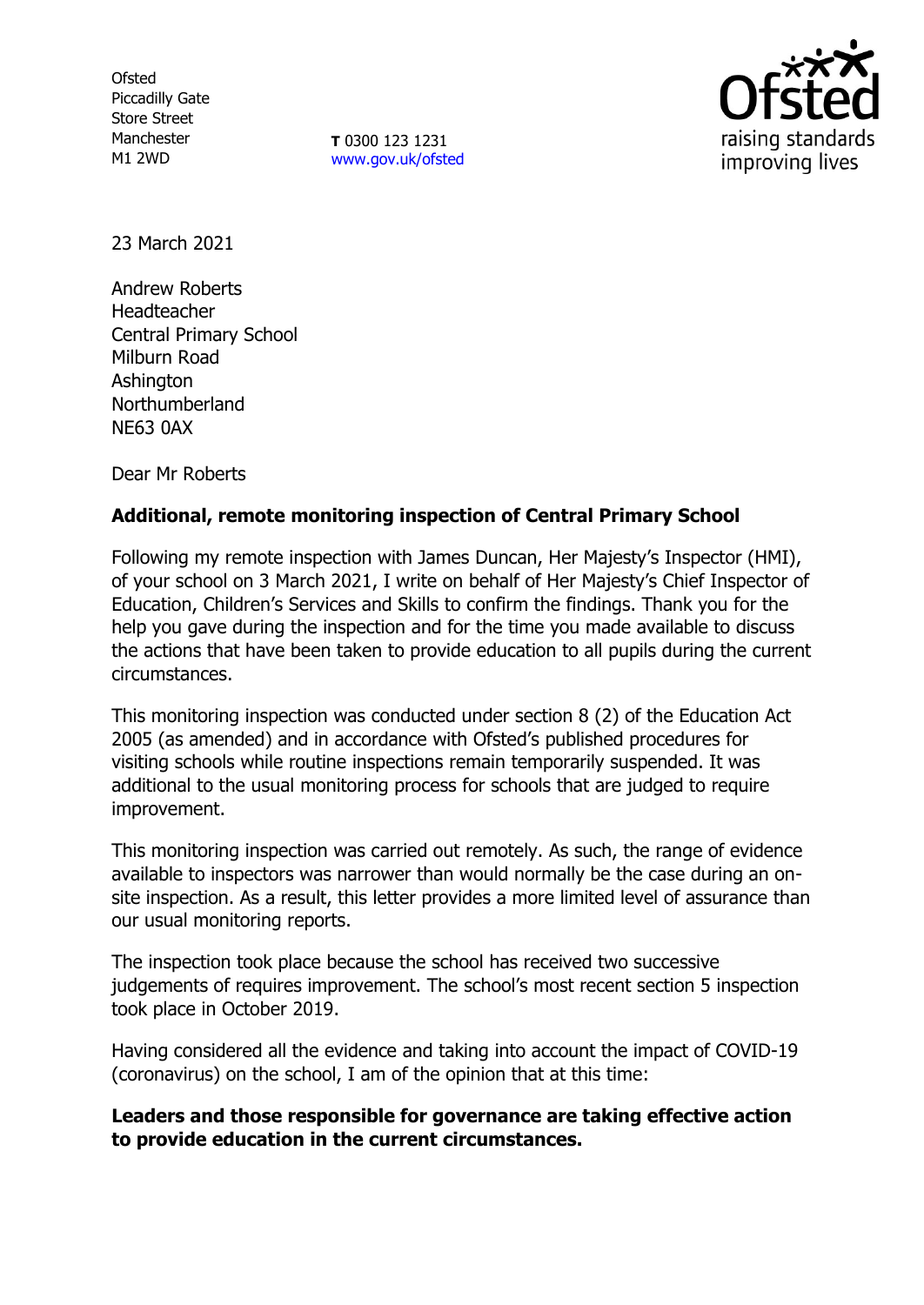

Leaders and those responsible for governance should take further action to:

■ build on the initial successes that you have had so far and continue to address historical weaknesses in pupils' understanding of English and mathematics in order that all pupils' learning is effective.

## **Context**

- Since the last inspection, the school has appointed a new chair of governors. In addition, two new governors have joined the governing body. The school's business manager has left their post.
- Across the autumn term 2020, approximately one third of pupils had to be educated remotely. One Year 3 class was required to isolate twice.
- At the time of this inspection, the majority of pupils were being educated at home. The majority of vulnerable pupils were receiving education on site. All pupils with an education, health and care plan (EHC plan) were attending on site.

## **Main findings**

- Leaders and those responsible for governance are taking the necessary actions to provide education in the current circumstances. Leaders have been proactive in ensuring access for all pupils. They have addressed barriers to learning with thought. Significant investment in digital equipment and connectivity, alongside the provision of on-demand support, has ensured all pupils can access the school's offer. Leaders monitor the engagement of pupils and have responded promptly where required. As a result, all are engaged.
- $\blacksquare$  Leaders are ambitious for pupils. They have embraced new ways of working and have been innovative. For instance, they teach music via a school-led digital radio station.
- The remote learning offer matches that experienced by pupils in school. It is inclusive and spans all subjects. Subjects such as mathematics have been adapted with a focus on developing pupils' precision in calculations. Teachers have focused on the clarity of their instructions, meeting together in crossphase teams to evaluate and improve one another's teaching.
- Most vulnerable pupils are educated on site. Leaders have ensured that all pupils, whether educated on site or remotely, receive any additional support that they require. For example, academic mentors have engaged pupils in work and, for those who require it, have listened to pupils read each day by telephone. Leaders have made reading a priority for all. Younger pupils receive pre-recorded phonics sessions each day led by familiar adults. Older pupils who may have fallen behind with learning to read receive daily sessions